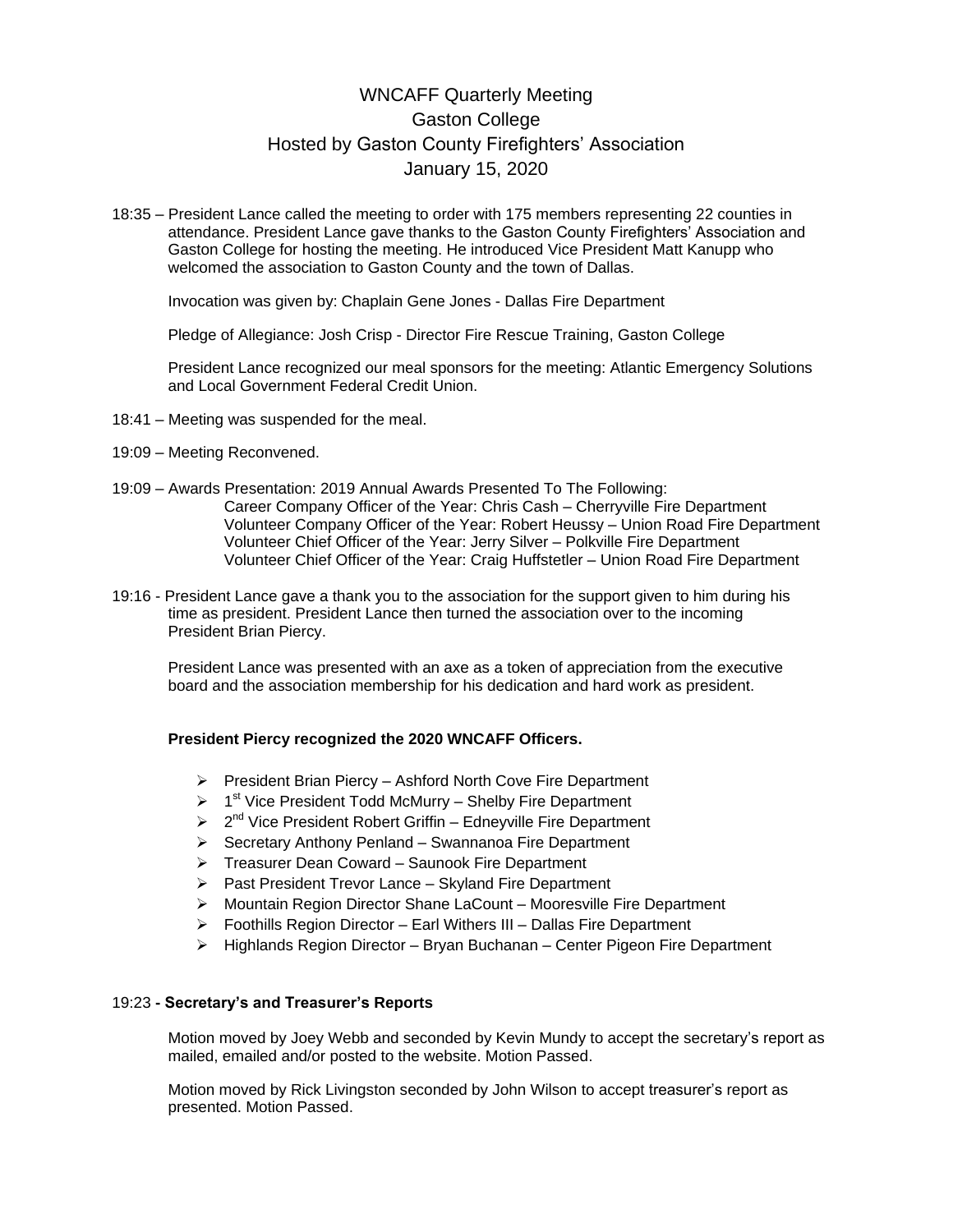#### 19:26– **Agency Reports**

### *NCSFA – Tim Bradley*

### **Roster Reporting Requirements**

- Rosters are due by January 15th. This includes the membership roster as well as the certification of firefighters.
- Last year we only had 7 departments not submitting rosters out of 1316, and around 30 not submitting BTR reports.

#### **Relief Fund**

- Last year continued to be an extremely active year for relief fund usage and approval. In 2019 we handled 502 requests, or an average of 42 per month, for a total of \$2,469,764 not including the pre-approved SRP payments. The highest type of requests was Medical Financial Hardships, or destitution.
- I would remind everyone that it is critical for those at or near their maximum of \$2,500 per rostered firefighter to watch their balance closely. We still have fire departments submitting reports that are over their maximum. This will result in them not being able to receive their check at the end of the fiscal year from DOI.

### **Scholarships and Grants**

- Scholarships are now open on-line for 2020. There are 15 scholarships per region awarded each year. The scholarships include \$2,000 Associate's, \$8,000 Bachelor's and \$10,000 Master's Degree awards.
- We also have (8) \$500 training grants available per region. We hope it expands in the future. There were 3 from the Eastern, and one each from the Piedmont and Western.
- The electronic submission due date for the scholarship and grant applications is March 15, 2020.

### **Legislation**

- This year, 2020, will be the continuation of the 2019/2020 two-year session and is normally referred to as the Short Session. Bills that are eligible normally are those that involve appropriations, finance, or passed one of the two chambers in 2019. Of course, as always, the Legislature can amend the rules. There are several key items held over from last year that impact the fire service:
	- o **Potential issues for the fire service this year include:**
		- Continuation of SAR Funding Some funding was put in the DPS budget, but it is non-recurring funds.
		- Separation Allowance for Career Firefighters.
		- **•** Continuing to add cancer benefits for LODD Two additional cancers were added in the budget bill last year but has not gone into effect due to the veto.
		- **Presumptive Cancer or Cancer Coverage for Firefighters.**
		- **Increased Arson Penalties for Certain Types of Arson HB 606.**
		- Recognizing PTS as a Workers Comp Illness HB 622.
		- **Building code issues that we would want to oppose.**
		- Fireworks that we would want to oppose.
- Legislative Day has not been determined thus far.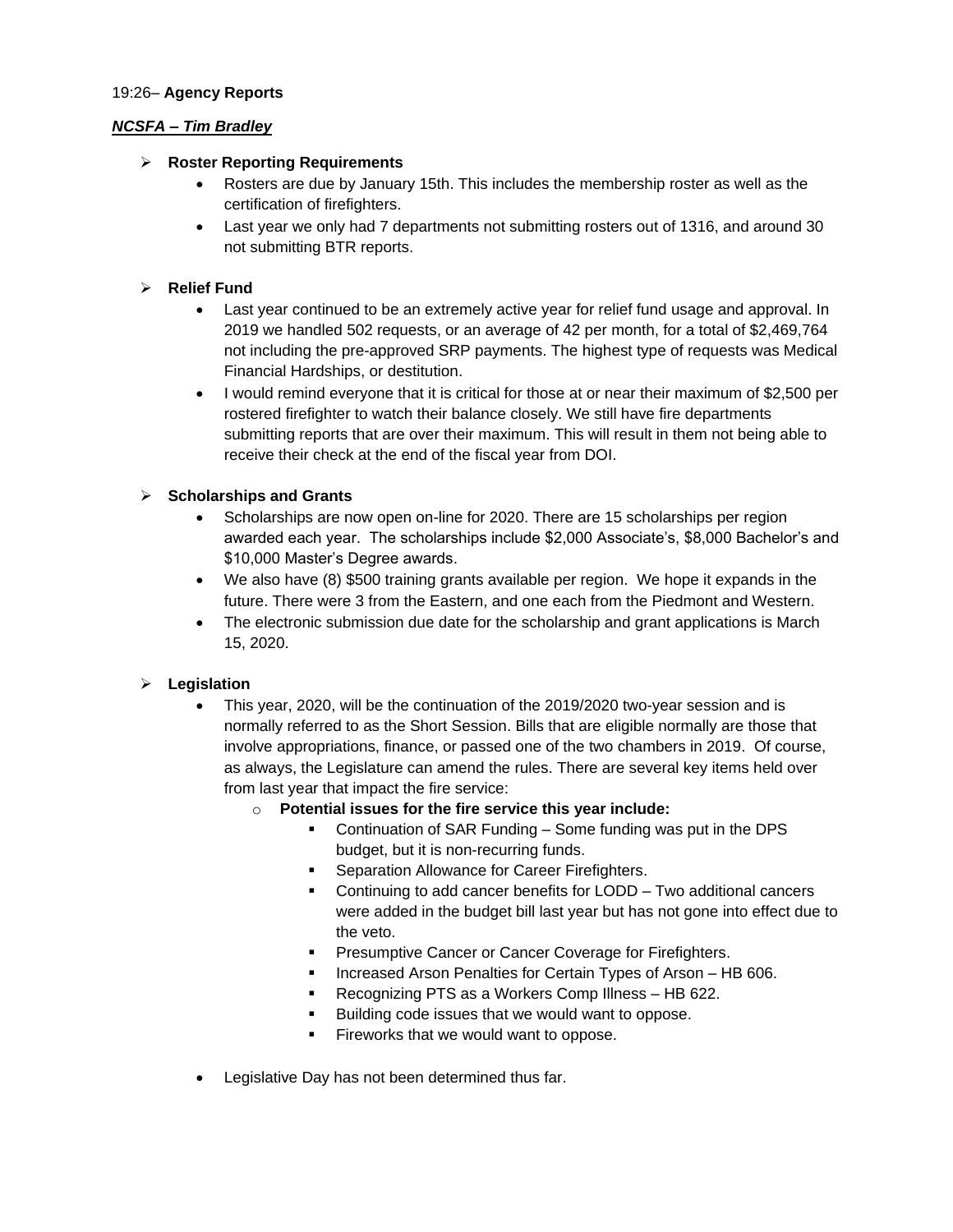### **Federal Legislation**

- \$355 million each for AFG and SAFER (up from \$350 million).
- \$46.8 million for USFA (up from \$44.18 million, but all of that increase is going to building improvements, so no additional funding for programs).
- \$18 million for the Volunteer Fire Assistance (Rural Fire Capacity) and \$82 million for State Fire Assistance (State Fire Capacity) grant programs (up from \$17 million and \$81 million, respectively).
- \$2.5 million for the National Firefighter Registry (up from \$1 million last year, but more importantly \$2.5 million is full funding).
- \$5 million for the SIREN grant program (SIREN was created a year ago but this is the first time it has been funded). In December 2018, Congress passed the SIREN Act, establishing a grant program at the Department of Health and Human Services for rural EMS agencies to help pay for equipment, training, and staffing. SIREN grants are capped at \$200,000 and there is a ten percent local matching requirement. Public and private, non-profit EMS agencies that serve rural areas are eligible to apply for SIREN funding.
- A one-year reinstatement of the Volunteer Responder Incentive Protection Act, exempting the first \$600 and any property tax benefits or stipends that a volunteer receives as a reward for their service from being subject to federal income taxation/reporting. The 2020 law provides an exclusion from taxable income for "qualified payments to volunteer firefighters or EMS personnel". This is a maximum of \$600.00 per year, which was also an increase in the current legislation. The amount was previously capped at \$360.00 annually.
- There is also a tax bill that may be passed (I'm told it will be added to one of the appropriations bills) that includes a provision that will make it possible for small businesses to claim a tax benefit for retrofitting commercial structures with fire sprinklers. That had been intended as part of the 2017 tax reform/cut bill but there was a drafting error which this bill will fix.
- VRIPA (which is in the bill) and the language impacting fire sprinklers (which still needs to be added) are probably the most significant positive developments. On VRIPA it is only a one-year extension, but it permanently changes the code to increase the tax-free amount from \$360 to \$600 per year, and puts us in better position politically to get permanently extended next year.

### **Board Retreat**

 Last September the NCSFA Board held an annual retreat under the direction of President AC Rich to discuss future issues for the Association. The retreat was successful and the Board has been working hard to begin implementation of new issues, while maintaining and improving service offered from the past.

### **SAFRE Conference**

 This year's dates for the SAFRE Conference are August 12-15th, 2020, with the hashtag #UnitedByPurpose. On-line registration will be available in the near future on our website. Course selections have already been made and I can tell you this year we will have some great classes. We'll have more as the time grows closer, but please mark your calendar for that week.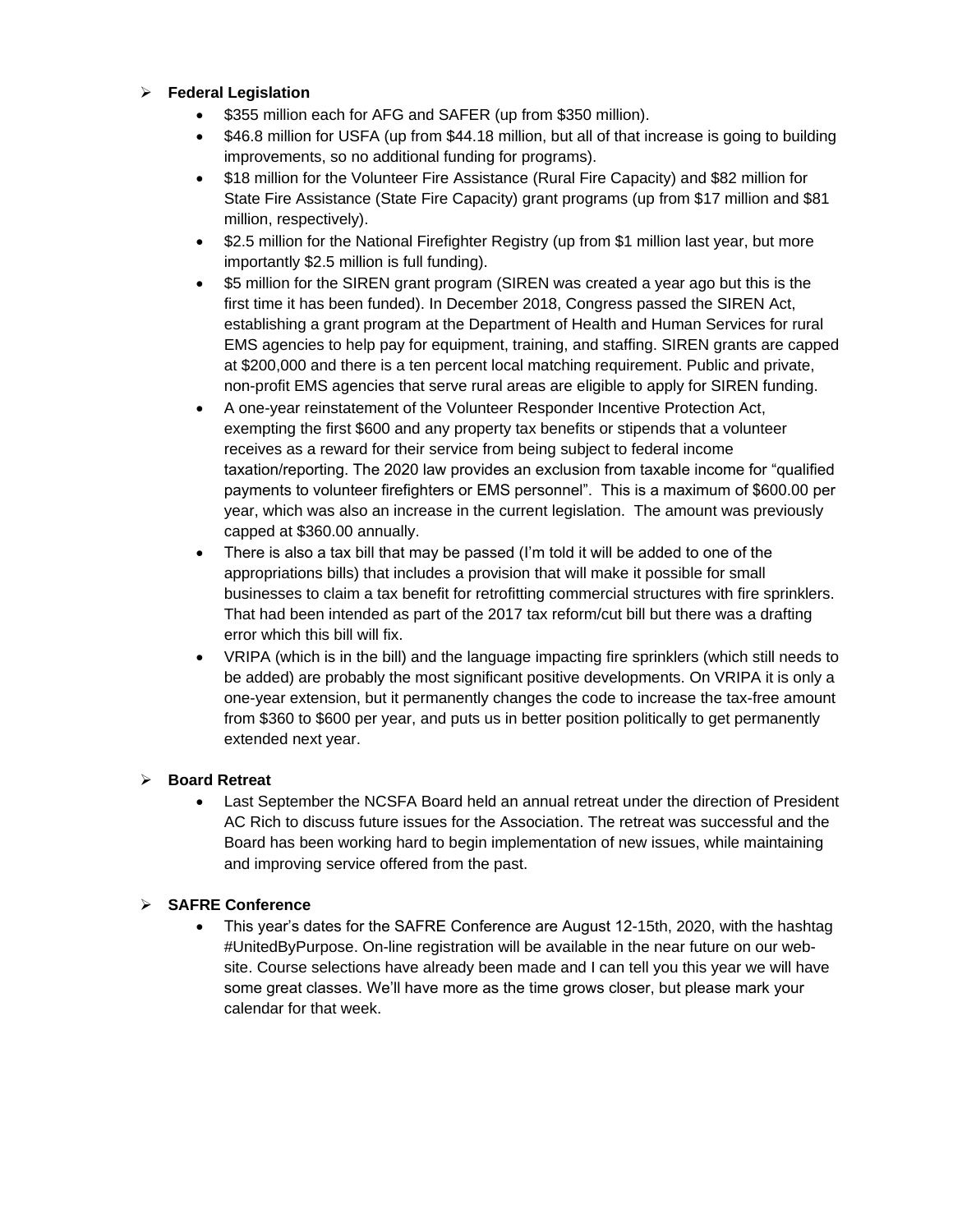### **Mid-Winter Summit**

 We will be hosting a Summit for the 5th year this year at Mid-Winter, January 28, 2020 at 9:00. This will include the Board members from the NCSFA, NCAFC's, and the Boards from all three regional associations (Western, Eastern, and Piedmont). It will also include representatives from the Fire Marshal's Association and the PFFPNC. Legislation will be the central theme for this year's discussion, as well as any new program being provided by the Regions.

### **Historian Work**

 Our Statistician, Dennis Pressley, has continued work under the new responsibility of Historian, as predicated by the bylaw change in 2018. Mike Legeros, from Raleigh, has begun formulating historical information. Some of this was displayed at the Annual Conference last year. Completing the history may be a multi-year project, but it is the NCSFA's hope we'll have a complete history of the Association, and the NC Fire Service in general.

# *NCAFC – Joey Webb/Davie Summey*

# **2020 Mid-Winter Conference**

- Record Numbers again this year.
- **Free Expo**
	- $\circ$  Thursday & Friday. We have had many inquires of departments bringing their Truck & Facilities Committee Members to the Free Expo to meet with vendors.

# **LODD and Cancer Summits**

- o The purpose of the LODD Summit is to gathers those who assist with a NC Fire Service LODD an opportunity to discuss LODD matters outside a response.
- $\circ$  The purpose of the Cancer Summit is to have a round table discussion with those agencies and associations who serve the NC Fire Service in Cancer related matters.

### **Bylaws Amendment Vote**

 $\circ$  There will be a By Laws Amendment vote to take place on Thursday during the conference and you all should have received a notice by US Mail and also email regarding the vote.

### **Member Appreciation Package**

 The board hopes everyone who is a member received your appreciation packet before Christmas as a way of showing the Boards appreciation for your membership to the **Association** 

### **Volunteer Workforce Solutions**

- The board is proud to announce due to the effectiveness of the Volunteer Recruitment Grant under the leadership of Chief Tracy Mosley, NCAFC has been awarded a follow up grant to continue the Volunteer Firefighter Recruitment efforts in NC.
- NCAFC Volunteer Recruitment PSA has been nominated for four (4) Emmy Awards for the National Award Ceremonies which will be held in Nashville Tenn. in February. Chief Mosley will be there to receive the award. THANK YOU, Chief Mosley, for ALL you hard work!!!!!!

### **61st Annual Fire Prevention School**

Registration is now open.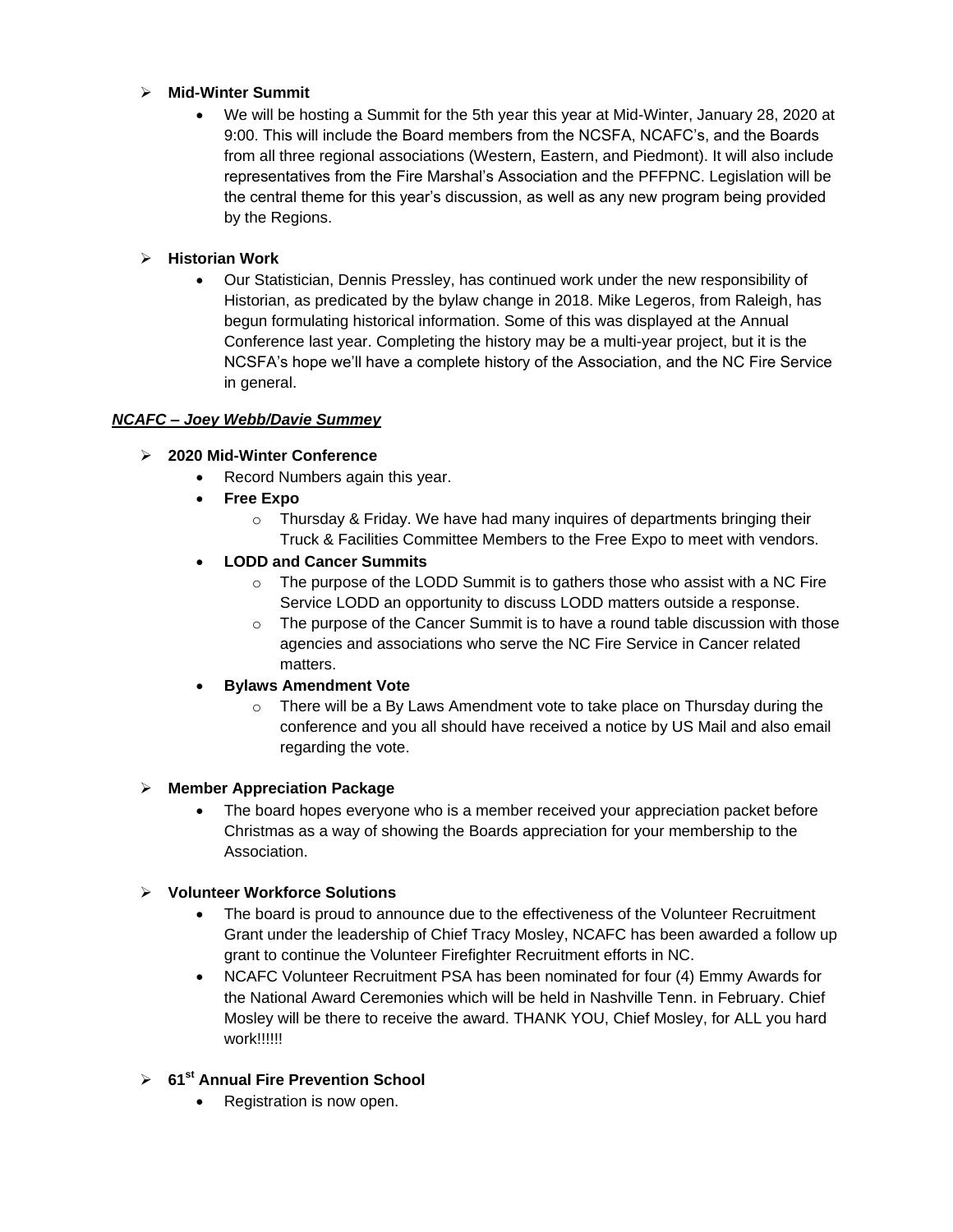#### **NC Specialty License Plate**

To looking for time sensitive news about it next week.

### **New NCAFC Office Phone Number**

1-888-50-CHIEF (2-4433)

### *NVFC – Quentin Cash*

- The NVFC has over 15,000 members in North Carolina, more than any other state. We are excited to announce that we have streamlined NVFC membership to one individual membership level. This means all members get every membership benefit for the low rate of \$18 a year. Department leaders should consider purchasing memberships for their personnel to expand the benefits they get. NVFC member benefits include an AD&D policy, free training in the Virtual Classroom, access to the Volunteer Voices member community, and much more. You can see the full list of benefits and join at [www.nvfc.org/join.](http://www.nvfc.org/join)
- The nomination period is now open for the NVFC's annual fire service achievement awards. Submit your nominations by February 7 for the Lifetime Achievement Award, Health and Wellness Leadership Award, Junior Firefighter of the Year Award, and Junior Firefighter Program of the Year Award. The criteria and nomination forms are at [www.nvfc.org/awards.](http://www.nvfc.org/awards)
- The NVFC is holding its next Training Summit in Orlando, FL, on June 26-27, 2020. This conference features classroom sessions on critical fire service issues, including health, safety, staffing, leadership, and more. Travel stipends are available to eligible NVFC members to help with the cost of attending, and applications are being accepted on a rolling basis. The first stipend deadline is February 1 and the next one will be March 1. Registration for the Training Summit will be open by next week. Learn more at [www.nvfc.org/summit.](http://www.nvfc.org/summit)
- The NVFC is also hosting the inaugural Recruitment & Retention Experience in Cleveland, OH, on September 25-26. This interactive conference will feature educational sessions, speakers, and idea exchange relating to volunteer emergency service staffing issues. Pre-registration is now open so you can reserve your spot and stay updated as event information is released. In addition, the call for presentations is open through February 1 for qualified instructors or speakers who would like to present at the event. More information is available at [www.nvfc.org/experience.](http://www.nvfc.org/experience)
- The NVFC has launched a monthly Train Strong webinar series that focuses on different topics impacting the fire and emergency services. The next one is January 29 at 2pm on Preventing Monetary Theft in Your Fire/EMS Department. There will be two webinars in February, one on practical cancer risk reduction solutions for volunteer departments, and the other on insurance coverage options for firefighters. You can find upcoming webinars and register from the NVFC's online calendar at [www.nvfc.org/events.](http://www.nvfc.org/events) NVFC members can also view past webinars on the Members-Only section of the web site.
- The NVFC has also partnered with the IAFC-VCOS to host a series of Surviving the Job webinars highlighting cancer risk reduction practices. Information on these webinars is also available on the NVFC calendar at [www.nvfc.org/events.](http://www.nvfc.org/events) The first one is on February 18 and will highlight exposure documentation.
- We've had some legislative victories over the past month. The Volunteer Responder Incentive Protection Act was restored for the 2020 tax year, exempting property tax benefits and up to \$600 of additional incentives that volunteers receive as a reward for their service from being subject to federal income tax reporting. In addition, there was an increase in funding this year for AFG and SAFER as well as the U.S. Fire Administration.
- The MSA Globe Gear Giveaway application period will open in February. Through this program, MSA and DuPont will provide 13 volunteer fire departments in the U.S. and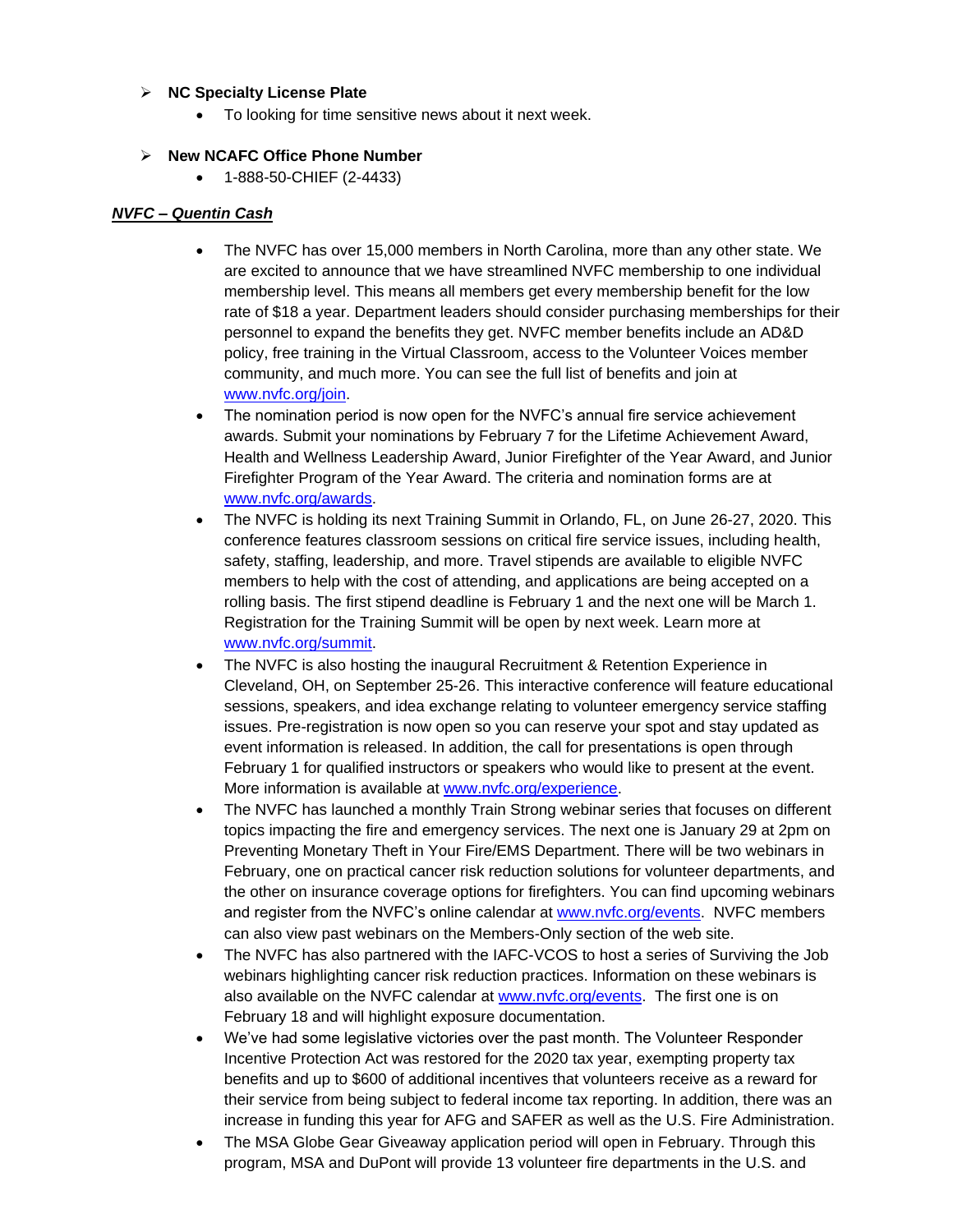Canada each with 4 sets of turnout gear and 4 helmets. Applicants have to be NVFC members, but MSA provides memberships for the first 500 applicants to help them meet this requirement. Since the program launched, over \$1 million in gear has been given away through the program.

- There have been a lot of great discussions going on through the NVFC's Volunteer Voices member community. If you haven't logged in yet, I encourage you to do so. It is a great way to connect with responders from across the nation.
- The NVFC has partnered with the Red Cross to encourage local fire departments to host a blood drive. This is a great way to engage your members in a positive and uplifting activity that will boost morale and build camaraderie. You'll also build goodwill in the community and perhaps connect with potential fire department volunteers. Learn more about how to host a blood drive at [https://rcblood.org/nvfc.](https://rcblood.org/nvfc)

### *OSFM – Brian Taylor*

### **Firefighter Requalification**

- Training being conducted through the end of June.
- The schedule and registration are on our website.

### **Driver Operator/Haz Mat/Instructor Requalification**

- Training will be online and will be available April 1.
- IF you are qualified in one of these subjects you will be sent an email.
- Be sure that your email is up to date in the OSFM 24 portal.

### **NFIRS/Fire Bridge Class**

- Thursday January 30, 2020.
- **At Mid-Winter Conference**

### **2019 NFIRS Data**

- Staff working on finalization.
- Make sure that all your reports have been submitted.

### **Cancer Seminar**

- March 5, 2020.
- Wake County Training Center.
- The registration is on our website under Breaking News.

### **National Community Risk Reduction Week**

- $\bullet$  Jan 20th 24<sup>th</sup>.
- Commissioner will be doing a daily video.

### **Smoke Alarm Saturday**

June 6, 2020.

### **Smoke Alarm Grant**

• Now open please go to website to apply.